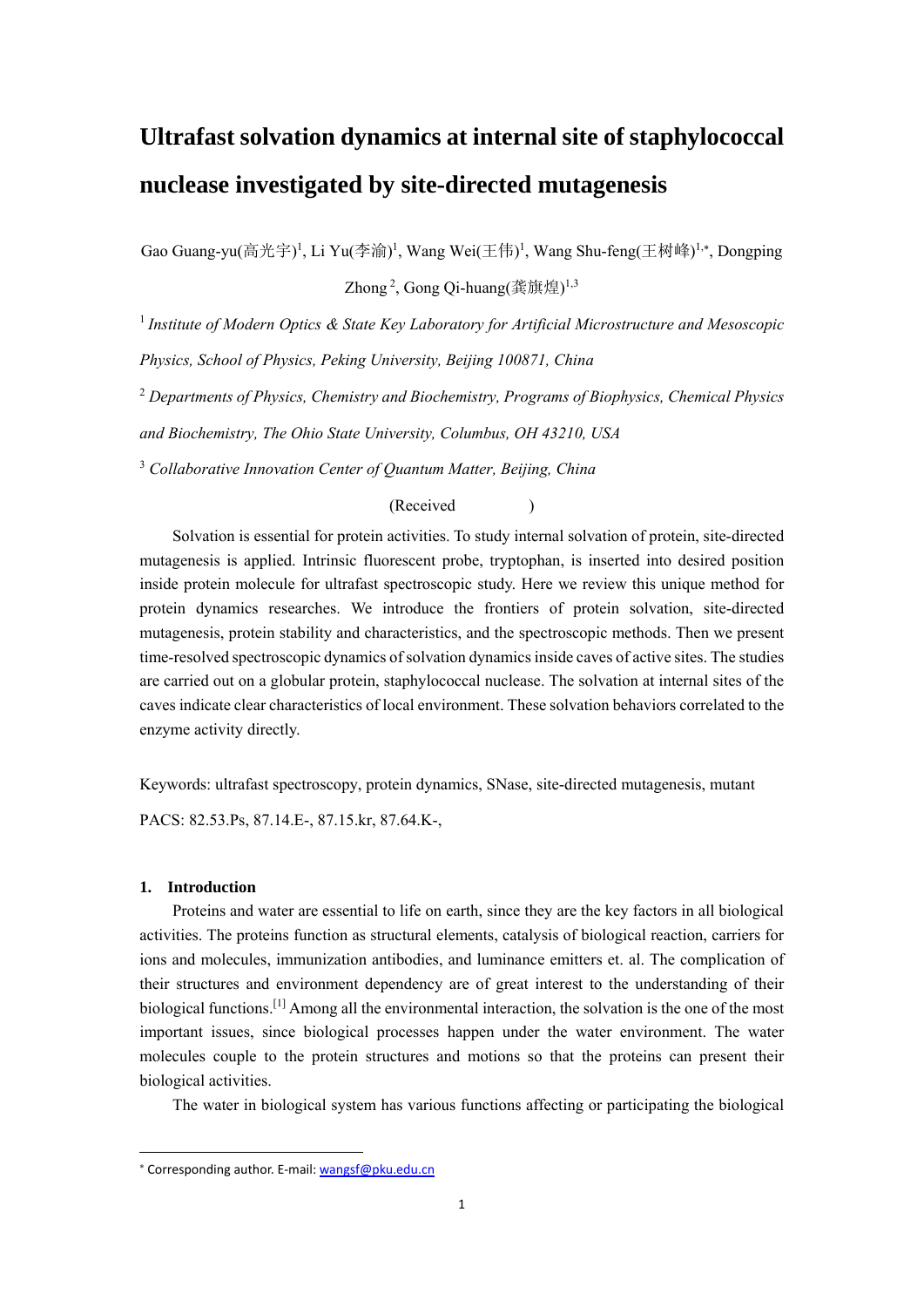processes. Ordered water molecules accompanying the protein framework help the folding and stabilizing the protein structure.<sup>[2]</sup> In membrane system, the water helps the element transportation.<sup>[3]</sup> In reaction of hydrolyzing DNA and RNA by staphylococcal nuclease (SNase), the water molecule is electron donor for nucleophilic attack.<sup>[4]</sup> It can also be a proton donor for biological reactions.<sup>[5]</sup> For all these studies, solvation dynamics is one of the most important aspects to understand the protein-solvated water interaction and corresponding dynamics.<sup>[6,7]</sup> The meaning of protein solvation dynamics is the localized response of polar solvent molecules to the protein with static charge distribution at non-equilibrium state. Through the adjustment of water molecule motions, including translation, vibration, rotation, exchange et. al., the non-equilibrium charge distribution becomes equilibrium by coupled motion of protein and water molecules. This is also called hydration dynamics. By hydrogen bond, charge-dipole, or dipole-dipole interaction, the water molecules bond to the protein, forming solvated water at protein surface, cavities, and internal sites. Because of these strong interactions, their dynamics strongly relate to the local protein framework motion and residue characteristics, which is dramatically different to the bulk water. Finally, the water participates the protein function or drives the protein folding to form stable structures.

The protein dynamics is from the ultrafast time scale of chemical bond vibration to seconds for protein folding, while the protein solvation dynamics is from sub-picosecond to nanosecond. Ultrafast fluorescent spectroscopic techniques are fundamental for this study. Intrinsic or external fluorescent probes are applied to obtain the ultrafast response of the protein towards femtosecond disturbing.<sup>[8]</sup> The internal conversion of these probes is usually less than 100fs, while their fluorescent lifetimes extend to nanoseconds. Therefore, these probes provide proper observation window for studying protein solvation dynamics.<sup>[9-11]</sup> The intrinsic probe usually used is tryptophan (Trp, or, W), which has red-most emission band among twenty amino acids. By mutagenesis, the Trp can be inserted into desired positions of protein framework, in order to study site-specified protein dynamics. This is more versatile than applying external probes.

The solvated water can be roughly classified to surface water and internal water. They have dramatically different dynamical behaviors. The surface water is also called bound water, since it has direct interaction to the surface residues and form hydration layer. Comparing to  $\sim$ 100fs and few picoseconds processes in bulk water,  $[10,12]$  the bound water also has two processes of ~1ps and  $\sim$ 100ps,<sup>[13,14]</sup> which is correspondent to two types of motions, vibrational and rotational motions of water molecules in hydration layer, and translational and exchange motions between bound water and bulk water, together with the coupled adjust motion of protein framework.

The most systematical study on surface water hydration dynamics was carried out by Zhong's group.[15] They applied ultrafast fluorescent up-conversion technique to investigate the surface of protein apo-myoglobin, site by site. They found that the hydration dynamics are clearly different towards the depths of Trp probe at the protein surface. It is also affected by local property of protein for each site. Two emission peak shift (Stocks shift) are resolved as  $\Delta E_1$  and  $\Delta E_2$ . The  $\Delta E_1$  increases monotonically when the probes become closer to protein surface. This means the probe is gradually sensing the whole hydration layer. When the probe becomes closer to the surface, it is exposed to stronger polar environment.  $\Delta E_2$  does not show this monotonic increment. Instead, it increases to a fixed value when gradually exposed to the surface. This limited and saturable shifting is due to the limited interface water molecules bond to protein surface. When the probe is buried deeply inside protein, it has non-polar local environment with shortest emission wavelength less than 330nm. At intermediate depth, it shifts to 330-340nm. When the probe become close to the surface, it has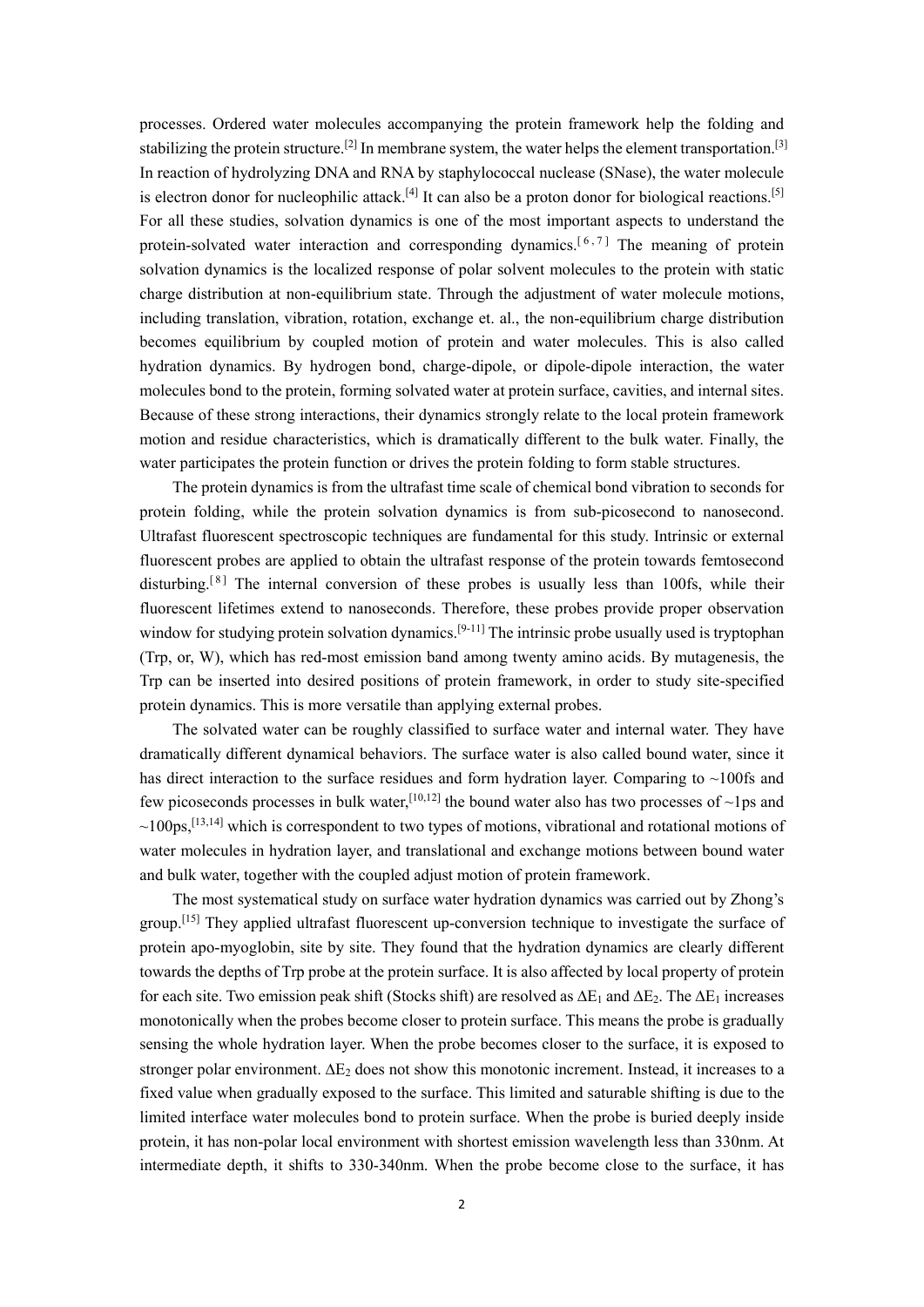emission peak longer than 340nm, but the dynamical emission shift keeps  $\sim 600 \text{ cm}^{-1}$  at this depth. Besides the two shifts, the two time scales for the shift are also informative. They do not show monotonic relation to the amplitude of shift. For the first time scale of few picosecond,  $\tau_1$ , it represents the local motion of water molecules, including the vibration and rotation. Some sites with faster  $\tau_1$  (1-2ps) are surrounded by the flexible loop structure, where the water molecules are quite mobile. Slower  $\tau_1$  happens at sites with intensely charged/polar amino acid residues, where the water molecules are bounded and cannot move so freely. For overall trend,  $\tau_1$  becomes faster when the emission spectra shift to the red. The slower time scale,  $\tau_2$ , which is ~100ps, is the re-arrangement of the water molecular network in hydration layer. Similar to  $\tau_1$ , the time scale of  $\tau_2$  is sensitive to the rigidity of protein framework. In high charge density sites, the  $\tau_2$  is large. This study gives an overall dynamical picture for hydration water at outer surface of protein.

The water buried inside protein molecules is also important for structural integrity and functionalities. These water molecules take various roles. In polar cavity, the water adjust the protein folding and their stability, even the catalysis of protein.<sup>[16]</sup> It has been proved, both in experiments and molecular dynamics simulation, that the water molecules exist inside protein, even inside the hydrophobic cores.<sup>[17-21]</sup> Several techniques are applied on this issue, including nuclear magnetic resonance (NMR), molecular dynamics simulation (MD), and time-resolved emission spectroscopy (TRES) et. al. Comparing to the solvation dynamics study at protein surface, the dynamics of internal water are not well understood at the moment. Inside caves with entrance at the protein surface, there are limited water molecules for hydration.<sup>[4,22,23]</sup> Some studies conclude their dynamic behaviors differ to the surface greatly, which depend on the polarity of the cavity. The NMR studies show their solvation is around nanosecond.<sup>[17,18]</sup> It is observed that the exchange of internal water is very slow, up to nano- or microsecond scale.<sup>[24,25]</sup> However, others believe that the residence time should be in picosecond time scale.<sup>[26]</sup> The ultrafast spectroscopic study with fluorescence probe inside protein indicated no slow process, but similar behavior to surface water.<sup>[15]</sup> Qin found that water motion in the binding pocket of polymerase-Dpo4 is a biphasic behavior of a few picoseconds to tens of picoseconds similar to that of surface water.<sup>[26]</sup> Chang claimed that the local motion of water in different pockets in photolysis is a triphasic behavior, two fast motions from a few picoseconds to tens of picoseconds, plus a sub-nanosecond motion.[6] The two fast ones are similar to those of surface water, while the slowest one may relate to the strong bonding to the cavity. However, this last process may not result from solvation, since the water molecules inside cavity are very limited. In the study of protein-precipitate system, or protein-DNA system, the probe at protein surface is enclosed at a small space similar to the cavity. In this situation, long decay component was not found.<sup>[27]</sup> These results show unique dynamic properties of the coupling between internal water motion and protein folding or enzyme activity. Direct optical observations on solvation dynamics are still limited, especially in the interior of protein. There are only a few studies on the local dynamics of protein active regions, as well as their hydrophobic core.

## **2. SNase, tryptophan, and mutagenesis**

SNase is a widely studied model protein for protein folding,  $[28-31]$  stability,  $[32,33]$  dynamics,  $[34,35]$ and catalysis activity.<sup>[36]</sup> SNase, which comes from staphylococcus aureus, is a small globular protein with single chain and single domain. Its molecular weight is 16800kDa, with 149 amino acid including one Trp residue at site 140. It has two subdomains, N-terminal and C-terminal subdomains, which contain five  $\beta$ -strands and three  $\alpha$ -helix, respectively. It non-specifically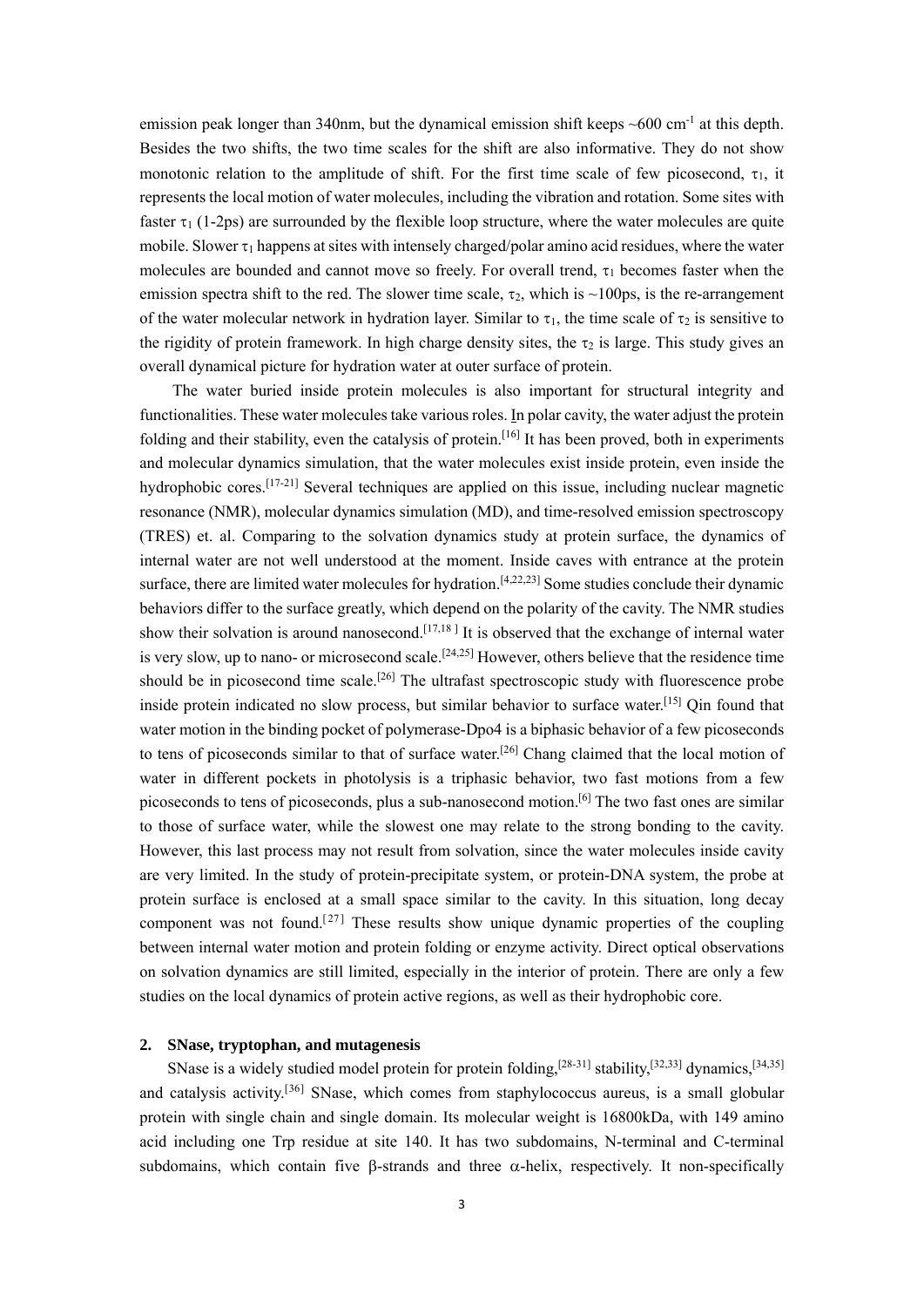hydrolyze single or double strand DNA and RNA, producing nucleoside 3'-phosphates and 3' phosphooligonucleotide. Its active domain contains two pockets, nucleotide binding pocket and  $Ca<sup>2+</sup>$  binding pocket.

There are three native aromatic amino acids with fluorescence, phenylalanine (Phe), tyrosine (Tyr), and tryptophan (Trp). The Trp has the largest extinction coefficient, moderate fluorescent quantum yield, and red-most absorption.<sup>[37]</sup> It is very sensitive to local polarity variation. The conformation change, substrate bonding, and protein folding et. al. can affect its emission spectra. Its indole ring is also a good electron donor, which can easily be quenched by neighboring amino acid. Therefore, the Trp is suitable as a native fluorescent probe for studies on protein structure and function.

The absorption band of Trp locate at  $\sim$  280nm, where overlap that of tyrosine. Pumping at 295nm can avoid the overlap and excite Trp only. Deeply buried in hydrophobic core, its emission has the shorted wavelength, e.g., Trp48 in azurin has emission at 308nm.[38] At protein surface where it exposes to water, the emission maxima are close to 350nm. Trp has two singlet excited states,  ${}^{1}L_{a}$ and  ${}^{1}L_{b}$ , whose dipole moments are nearly perpendicular to each other. In non-polar solvent,  ${}^{1}L_{b}$  is the lower state, from which the main fluorescence comes. In water solution, the  ${}^{1}L_{a}$  is lower, and almost all fluorescence is from  ${}^{1}L_{a}$ . The fluorescence decay may be affected by the neighboring amino acid et. al. Therefore, multiple decaying processes can be observed, which should be identified in solvation dynamics studies.<sup>[39]</sup>

To insert Trp into desired sites of SNase, protein mutagenesis is applied. The wild type (WT) SNase (PDB: 1SNO) has a single native Trp at position 140. Firstly we replaced this Trp in WT by histidine (H) to generate a single point mutant, W140H. The W140H has good productivity and stability as a template for further modification. The target SNase has a single Trp residue inside the protein, which replaces one original amino acid residue of desired site to generate dual-point mutants. The designing of Trp site has to avoid the quenching effect from the amino acid with carboxyl group, such as glutamic acid. Then we designed twenty-five mutated SNase with a single Trp in each. All the sequences of the mutants were confirmed before further purification. The mutants were expressed in Escherichia Coli BL-21(DE3) and purified by the procedures described in Ref. [14]. The protein concentrations were determined by the absorbance at 280 nm.<sup>[40]</sup>

For all these double point mutants, they have clear absorption structure at 290nm, while for template, W140H, whose Trp is missing, there is no strong absorption at this wavelength. The W140H also shows no emission peak as all other mutants, excited at 295nm.

#### **3. Spectroscopic method and solvation correlation function**

The solvation process can be observed by inspecting the emission spectra from probes. The ultrafast time-resolved emission spectra (TRES) can be obtained by fluorescent up-conversion technique at multiple wavelengths with time resolution up to  $\sim$ 100 femtoseconds, or even shorter. By streak camera system, since both the temporal and spectral signals can be record simultaneously, TRES can be recorded directly. However, its time resolution is limited to picosecond timescale.

The transient fluorescent decay of Trp contains two typical processes. The first one is from solvent relaxation, which has two decays, a picosecond one and a hundred picosecond one. The second is the native relaxation of Trp, so-called lifetime decay, which may also contain two processes both at nanosecond time scale.

$$
I_{\lambda}(t) = I_{\lambda}^{solv} + I_{\lambda}^{popul} = \sum_{i} amp_{i} \exp\left(-\frac{t}{\tau_{i}}\right) + \sum_{j} amp_{j} \exp(-\frac{t}{\tau_{j}})
$$
(1)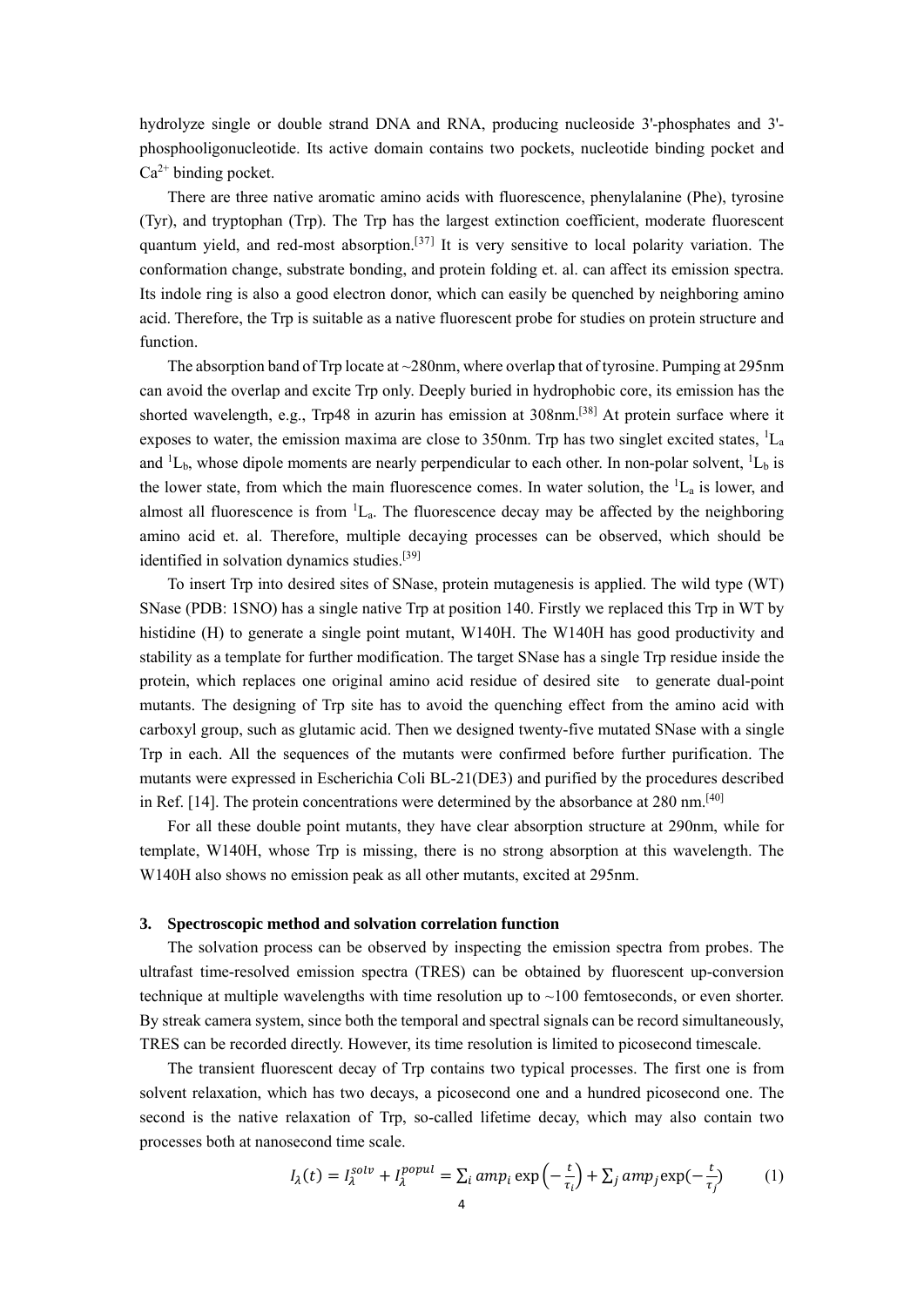The *i* is solvation process while *j* is the contribution of lifetime. In solvation process, at blue side, the  $amp_i$  is positive, while at red side, it is negative, indicating raising of intensity. The lifetime components are always positive in this case. Through deconvolution, we obtain the peak shift for reconstructing TRES,  $v(t)$ . Then, to achieve time-resolved Stocks shift of solvation process only, we need to remove the shift from native decay related to lifetime.

$$
I_{\lambda}^{popul}(\lambda, t) = \frac{I_{\lambda}^{popul}(t)I_{\lambda}^{ss}}{\sum_{i}amp_{i}\tau_{i} + \sum_{j}amp_{j}\tau_{j}}
$$
(2)

The  $I_{\lambda}^{SS}$  is the steady state spectral intensity at  $\lambda$ . By this way, we obtain the TRES of native decay processes,  $v(t)$ . Therefore, the solvation correlation function  $C(t)$  can be built as

$$
C(t) = \frac{v(t) - v_l(t)}{v(0) - v_l(0)}\tag{3}
$$

This correlation function can be fitted by dual-exponential function, which are correspondent to spectral shift,  $\Delta E_1$  and  $\Delta E_2$ .

## **4. The steady state spectroscopy of SNase mutants and their structural integrity**

The fluorescence of Trp are widely used to reflect the local environment through their emission maxima,  $\lambda_{\text{max}}$ . It is usually regarded that when  $\lambda_{\text{max}}$  is shorter than 330nm, the Trp is in hydrophobic local condition. When it is between 330 and 338nm, the probe is partially exposed to the polar environment. When is longer than 338nm, it is thoroughly exposed to polar surroundings. As our mutants, though we targeted to the internal sites of SNase, the partially exposure of water environment can also be observed, through fluorescent emission spectra, as shown in Fig. 1.



Figure 1. fluorescent emission maxima of Trp in SNase mutants.

The F34W and V66W present blue most emission spectrum at 328nm and 330nm respectively, indicating a strong hydrophobic local environment, while the others present gradually exposure to water. N118W has red most emission of 350nm, which means it is at a highly exposed position. The WT SNase has the emission at 337nm. The Trp in this WT is on a loop structure and partially exposed to water.

 The Trp has hydrophobic residue, and is largest one among twenty amino acids. The mutation with Trp then may experience conformation variation.<sup>[33,41-43]</sup> According to the emission spectra, the Trp of L36W should be in deeply buried hydrophobic core in  $\beta$ -barrel, similar to F34W. It should show similar blue emission when it is in hydrophobic environment, i.e. less than 330nm. The study show that it is at 334nm, partially exposed to water, similar to WT. This case is also found for V23W, L25W, L37W, L38W, and V39W et. al. However, most mutant keeps their overall structures similar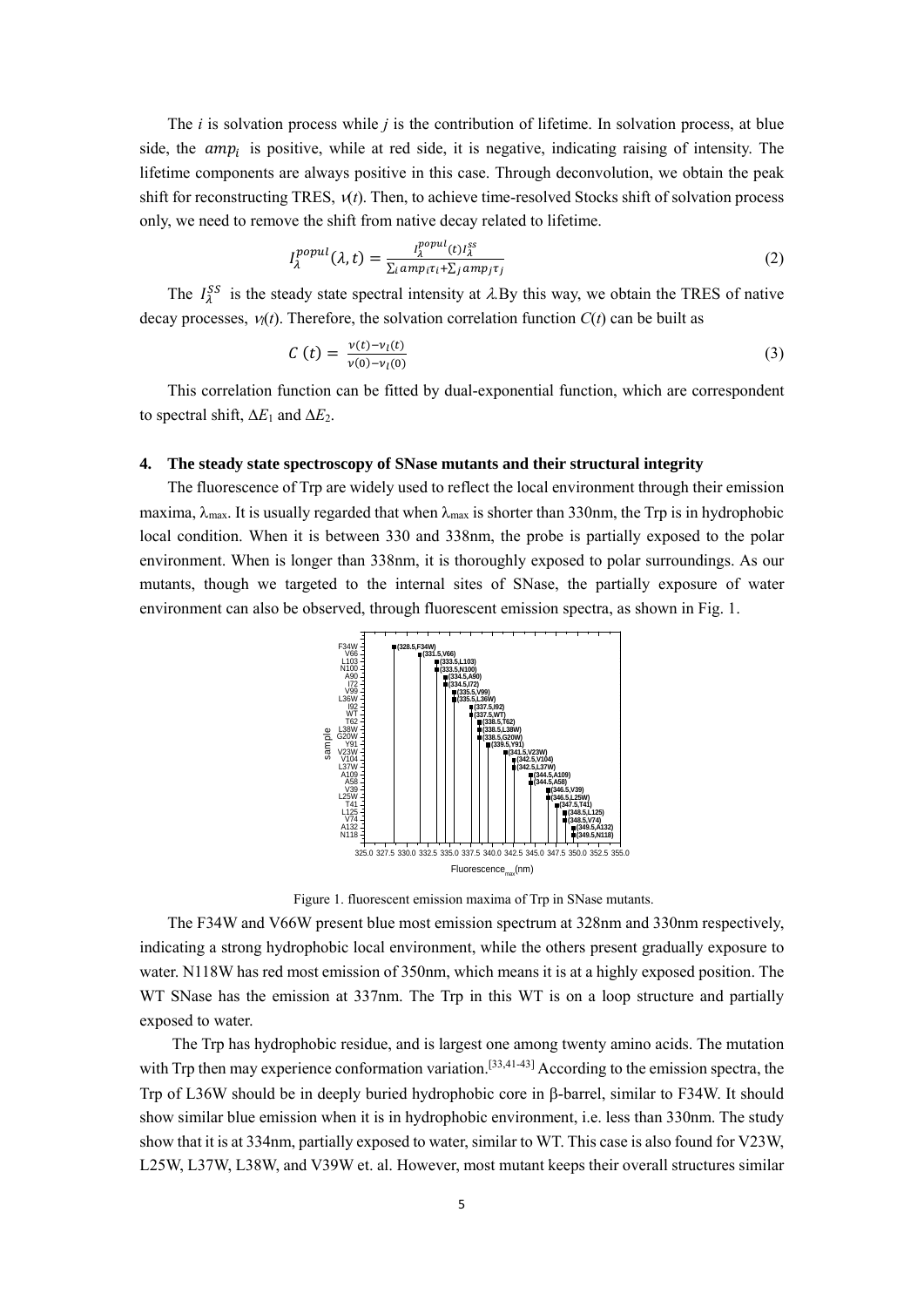to WT. By checking the structural integration through various methods, we found that most of the mutants has loosen but similar structure to WT. The loosening is induced by the large residue of Trp which become more or less exposes to surrounding water. However, to our study on cavity hydration, the four selected mutants are in correct spatial location, which will be discussed later.

 We carefully choose thirteen double point mutants to study their structural integrity. They are G20W, V23W, L25W, F34W, L36W, L37W, L38W, V39W, T41W, V66W, N100W, L103W, and N118W. By checking the circular dichroism (CD) spectra, enzyme activity, and surface hydrophobicity by external probe (1-anilino-8-naphthalene sulfonate, ANS), we determined that all the mutants are relatively loose to the WT, while their enzyme activity are kept at certain level. This means that the structural integrity are retained. Among the mutants, V23W, L25W, F34W, and L36W are somewhat more loosened than the others, which are in a status usually called molten globule, while the others are in between native folding and molten globule.

 When these mutants bond to substrates, their structures can be partially recovered. A substrate analog, pdTp, is applied in the study. PdTp has stronger affinity to the pockets of active site towards DNA or RNA, so it is called inhibitor. By detecting ANS fluorescence, nearly all mutants, except V39W and L103W, present weakened hydrophobic environment after binding with pdTp, which means the interaction between proteins and substrate, pdTp (or DNA/RNA), drives proteins to fold into a more WT-like form. After binding to pdTp, F34W, V66W, and N118W has very similar surface hydrophobicity to WT. This is also proven by CD spectra.

#### **5. Internal solvation dynamics of SNase**

The study of internal solvation dynamics is fundamental to understand the dynamic mechanism of protein structure, recognition, and enzyme activity. The existence and localized motion of internal water maintain structural integrity of protein, and further optimize the local spatial configuration for interacting with ligand or substrate.<sup>[24,44,45]</sup> The internal water may also take part in the catalysis process, e.g., as a donor in nucleophilic attack for hydrolysis of DNA and RNA.<sup>[4]</sup> Therefore, investigating the solvation of the internal water is a way to understand the protein dynamics. In this section, we will discuss the detailed experiment and result on internal cavity dynamics of SNase. We select four mutants, F34W, L36W, L38W, and T41W, as shown in Figure 2.



Figure 2 A: the X-ray crystal structure of SNase (PDB:1SNO). The positions substituted by Trp are denoted in purple sticks, at position 34, 36, 38, and 41. B: the active region of SNase is shown in surface mode, where the substrate analogue, pdTp, and ligand  $Ca<sup>2+</sup>$  are inserted to demonstrate the two binding pockets, shown in sticks.

Picosecond TRES measurements of SNase were conducted using an optically triggered streak camera system (C5410, Hamamatsu). All of the samples were excited at 295nm. Samples were filled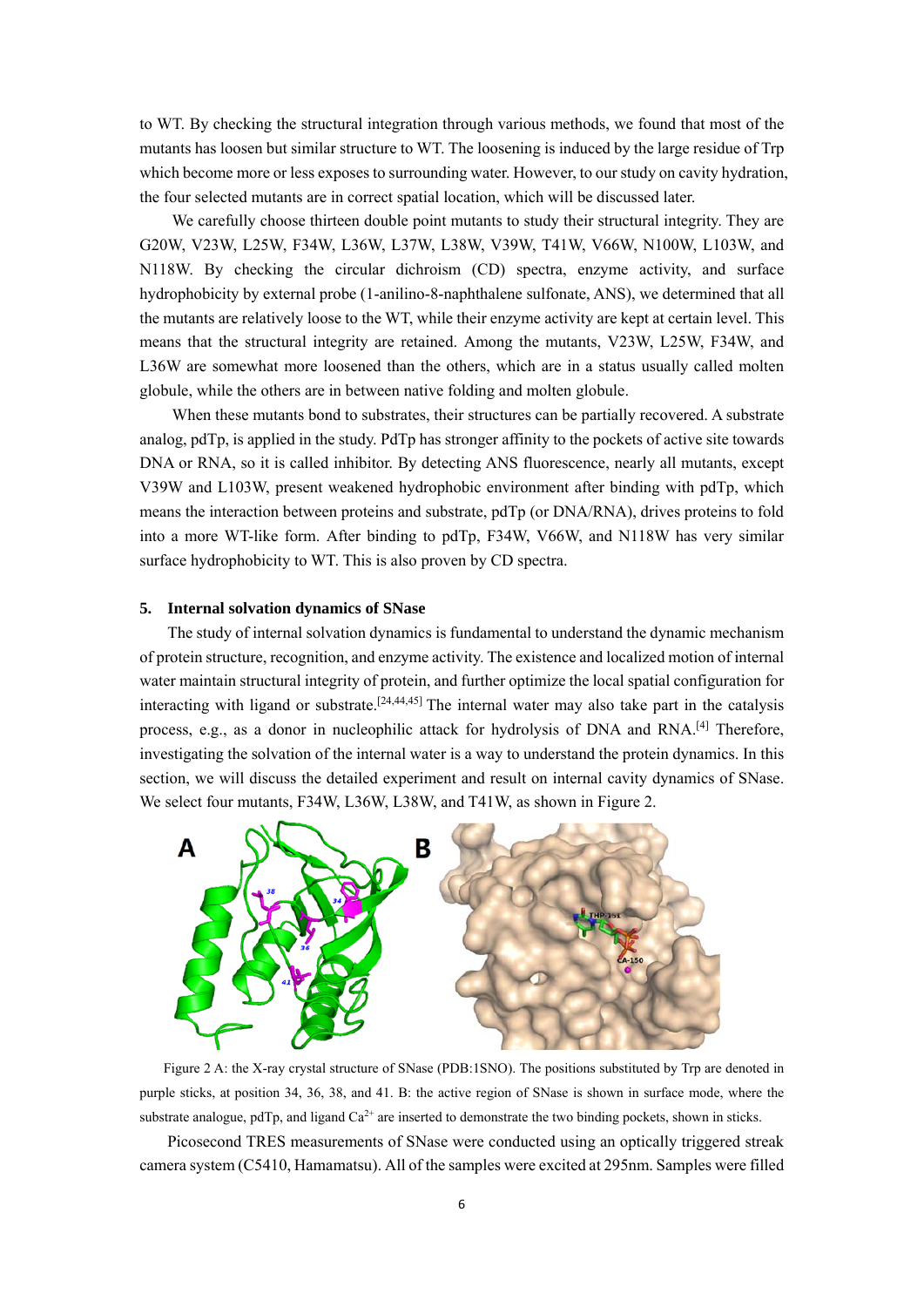into a 1-mm thick transparent rotating cell. The polarization of fluorescence from sample was selected by a Glan-Taylor prism at the magic angle (54.7°) with respect to the polarization of the pump beam. For fluorescence anisotropy measurements, the Glan-Taylor prism was rotated to be either parallel or perpendicular to the polarization axis of the pump beam to obtain the parallel  $(I_{\parallel})$ and perpendicular  $(I<sub>1</sub>)$  signals, respectively. These transients were used to construct the timeresolved anisotropy:  $r(t) = (I_{\parallel} - I_{\perp})/(I_{\parallel} + 2I_{\perp})$ . The energy of 295 nm pump beam was below 1 nJ per pulse. The width of instrument response function is around 6 ps and 60ps for two time windows (160 ps and 2200 ps), respectively. The final temporal resolution is around 3 ps upon deconvolution. The concentrations of all samples were 200 μM in dialysis buffer.

The lifetime measurements of Trp fluorescence were performed at room temperature with a spectrofluorometer (Edinburgh) at 370 nm. The time window and the peak counts are 100 ns and 2000ns, respectively. The full width at half maximum of the instrument response function is  $\sim$  1.8 ns. The protein concentration is 50 μM. The lifetime were directly given through the software.

The steady-state fluorescence spectra were measured at room temperature. In this fluorescence study, the concentrations of the samples were  $5 \mu$ M in dialysis buffer. The fluorescence were excited at 295 nm, while the emissions were recorded between 300-450 nm.



Figure 3 A: Normalized picosecond-resolved fluorescence transients of T41W for three emission wavelengths, 310 nm, 350 nm, and 390 nm. B: Normalized picosecond-resolved fluorescence transients of four mutants at 350 nm. The scattering dots are the original fluorescence transient data; the solid lines are the best fitting curves of the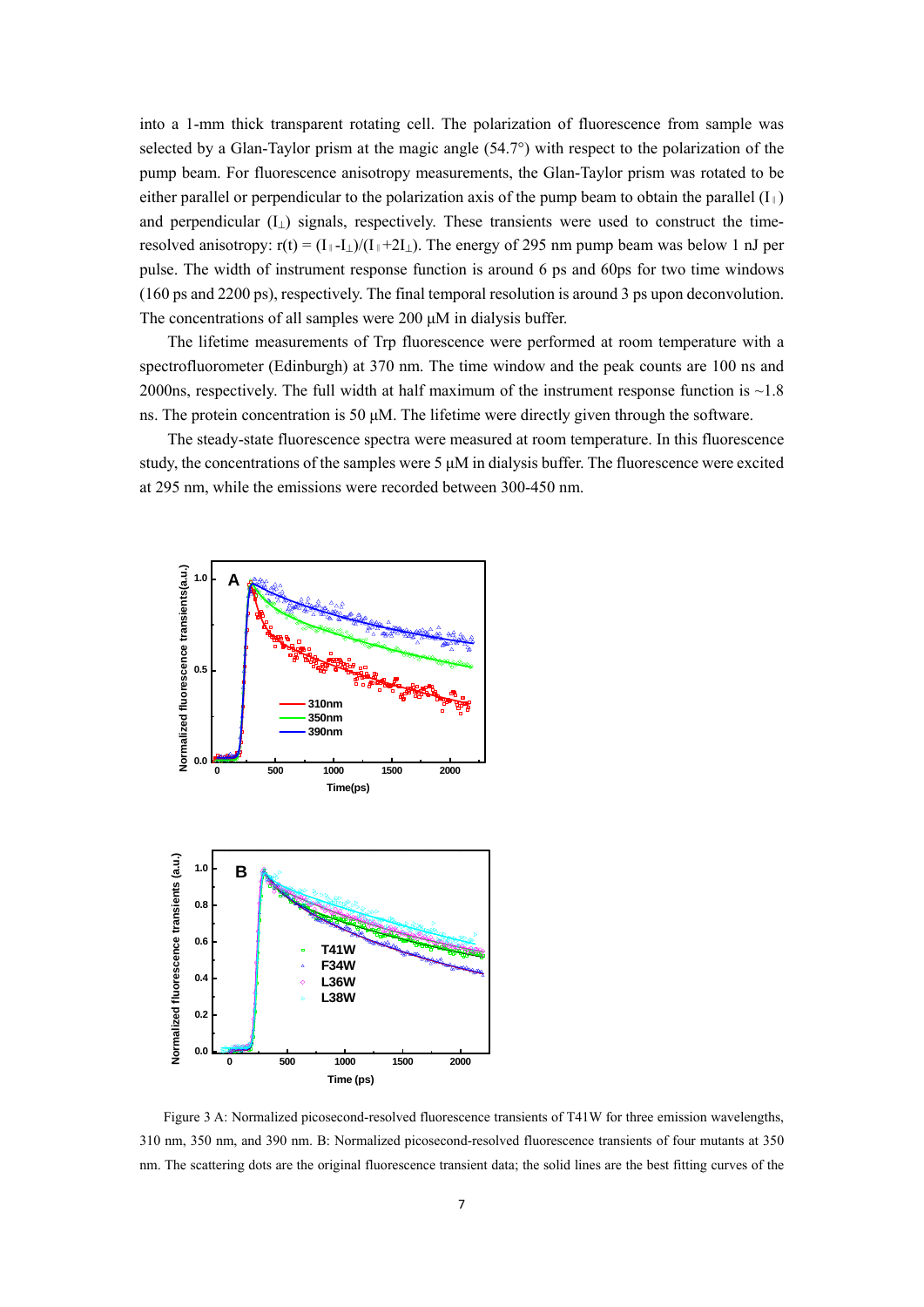transients.

The normalized steady-state emission spectra of F34W, L36W, L38W, and T41W are 328 nm, 334 nm, 336 nm, and 346 nm, respectively, showing increasing local polarity for the four mutants. The local environments of the Trp probe in F34W, L36W, and L38W display very weak and comparable polarity, while T41W shows relatively stronger polar environment. The lifetime and quantum yield of WT and the mutants are listed in Table 1. All mutants display reduced quantum yields towards WT. Neglecting the contribution of ultrafast solvent relaxation on 1-100ps scale, all samples exhibit similar two-lifetime decays in nanoseconds,  $\tau_{L1}$  ~ 1.5-3.2 ns and  $\tau_{L2}$  ~ 5.0-6.8 ns. No ultrafast quenching process in sub-nanosecond exists.

| Samples                                           | $Q_{\text{mutants}}/Q_{\text{WT}}$ | $\tau_{L1}$ | $\tau_{L2}$ | $B_1$ | B <sub>2</sub> |  |  |  |  |
|---------------------------------------------------|------------------------------------|-------------|-------------|-------|----------------|--|--|--|--|
| WT                                                | 1.0                                | 2.8         | 5.6         | 0.18  | 0.82           |  |  |  |  |
| F34W                                              | 0.296                              | 2.0         | 5.0         | 0.69  | 0.31           |  |  |  |  |
| L36W                                              | 0.44                               | 2.0         | 5.6         | 0.57  | 0.43           |  |  |  |  |
| L38W                                              | 0.45                               | 2.5         | 6.6         | 0.58  | 0.42           |  |  |  |  |
| T41W                                              | 0.36                               | 2.3         | 6.8         | 0.63  | 0.37           |  |  |  |  |
| Q: fluorescence quantum yield                     |                                    |             |             |       |                |  |  |  |  |
| $\tau_1$ : lifetime in nanoseconds                |                                    |             |             |       |                |  |  |  |  |
| B: the portion of lifetime, where $B_1 + B_2 = 1$ |                                    |             |             |       |                |  |  |  |  |

Table 1: Fluorescence quantum yield of mutants relative to WT and lifetime

Figure 3A shows the picosecond-resolved fluorescence transients of T41W for three typical wavelengths from the blue to red side of Trp emissions. All transients were taken within two time windows: 160 ps and 2200 ps. At shorter time window of 160ps, two ultrafast components,  $\tau_1$  and  $\tau_2$ , in the range of several picoseconds and tens of picoseconds can be found besides the two intrinsic lifetime components  $\tau_{L1}$  and  $\tau_{L2}$ . Similar to the reports,<sup>[9,10,27]</sup> it is a manifestation of the local solvation dynamics of neighboring water molecules. Systematic studies in these reports indicated that the decay in a few picoseconds represents the water-network local relaxation, while the decay of tens of picoseconds are the water-network rearrangements, coupled with local protein fluctuations, from a non-equilibrium configuration to an equilibrated state. The other three mutants have similar patterns of temporal behaviors. Their variation are shown in figure 3B.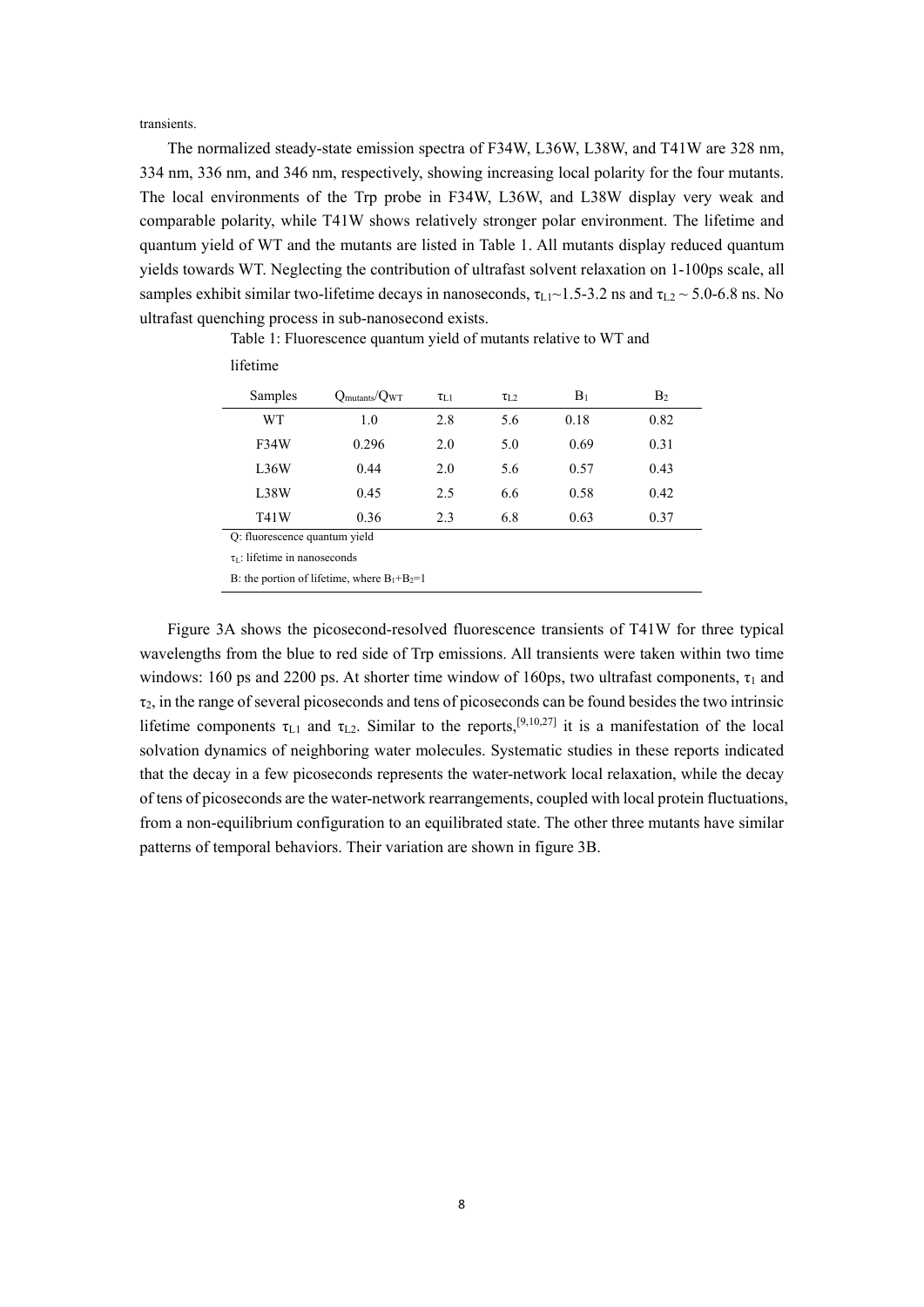

Figure 4 Solvation correlation functions of four mutants F34W, L36W, L38W and T41W are shown in symbol and line; inset: correlation functions within 40 ps.

Table 2: Results obtained from the hydration correlation functions *C*(t) of four mutants of SNase

| Mutants                                                                                                                            | $\lambda_{\text{max}}$ | $\tau_1$ | $\tau_2$ | C <sub>1</sub> | C,   | $E_1$ | E <sub>2</sub> |  |  |  |
|------------------------------------------------------------------------------------------------------------------------------------|------------------------|----------|----------|----------------|------|-------|----------------|--|--|--|
| F34W                                                                                                                               | 328 nm                 | 4.6      | 76       | 0.42           | 0.58 | 78.9  | 108.9          |  |  |  |
| L36W                                                                                                                               | 334 nm                 | 5.0      | 77       | 0.30           | 0.70 | 69.4  | 162.0          |  |  |  |
| L38W                                                                                                                               | 336 nm                 | 5.2      | 90       | 0.63           | 0.37 | 196.7 | 115.5          |  |  |  |
| T41W                                                                                                                               | 346 nm                 | 9.8      | 104      | 0.42           | 0.58 | 258.3 | 356.7          |  |  |  |
| All of the solvation correlation functions were fitted with $C(t)=C_1*exp(-t/\tau_1)+C_2*exp(-t/\tau_2)$ , where                   |                        |          |          |                |      |       |                |  |  |  |
| $C_1+C_2=1$ . The time constants are in picoseconds. $E_i$ is the dynamic stokes shift of $\tau_i$ component in cm <sup>-1</sup> . |                        |          |          |                |      |       |                |  |  |  |

 $\lambda_{\text{max}}$  represents the emission maximum in steady-state.

We fitted the time-resolved fluorescence spectra with a log-normal function to deduce the dynamic stokes shifts *ν*s*(t)*. The lifetime-associated emission contribution *ν*l*(t)* were obtained with three-exponential fitting on *ν*s*(t)* and extrapolation to time zero. Figure 4 shows the solvation correlated dynamical Stokes shift of four mutants, *c(t)*, which was constructed following equation (1). All solvation correlation functions can be fitted by a dual-exponential decay, with two time constants  $\tau_1$  (a few picoseconds) and  $\tau_2$  (tens of picoseconds). The results are shown in Table 2. For all mutants, the two time constants of solvation dynamics are within 10ps and 110ps similar to the results probed by Trp at protein surface and the active regions,[14] reflecting that water in the binding pockets (or in the interior of cavity ) of SNase are not tightly trapped. The response from trapped water, as well as from the neighboring polar/charged residues, should be hundreds of picosecond to nanoseconds, as observed in reports, <sup>[6,46]</sup> which describe the slow collective motions.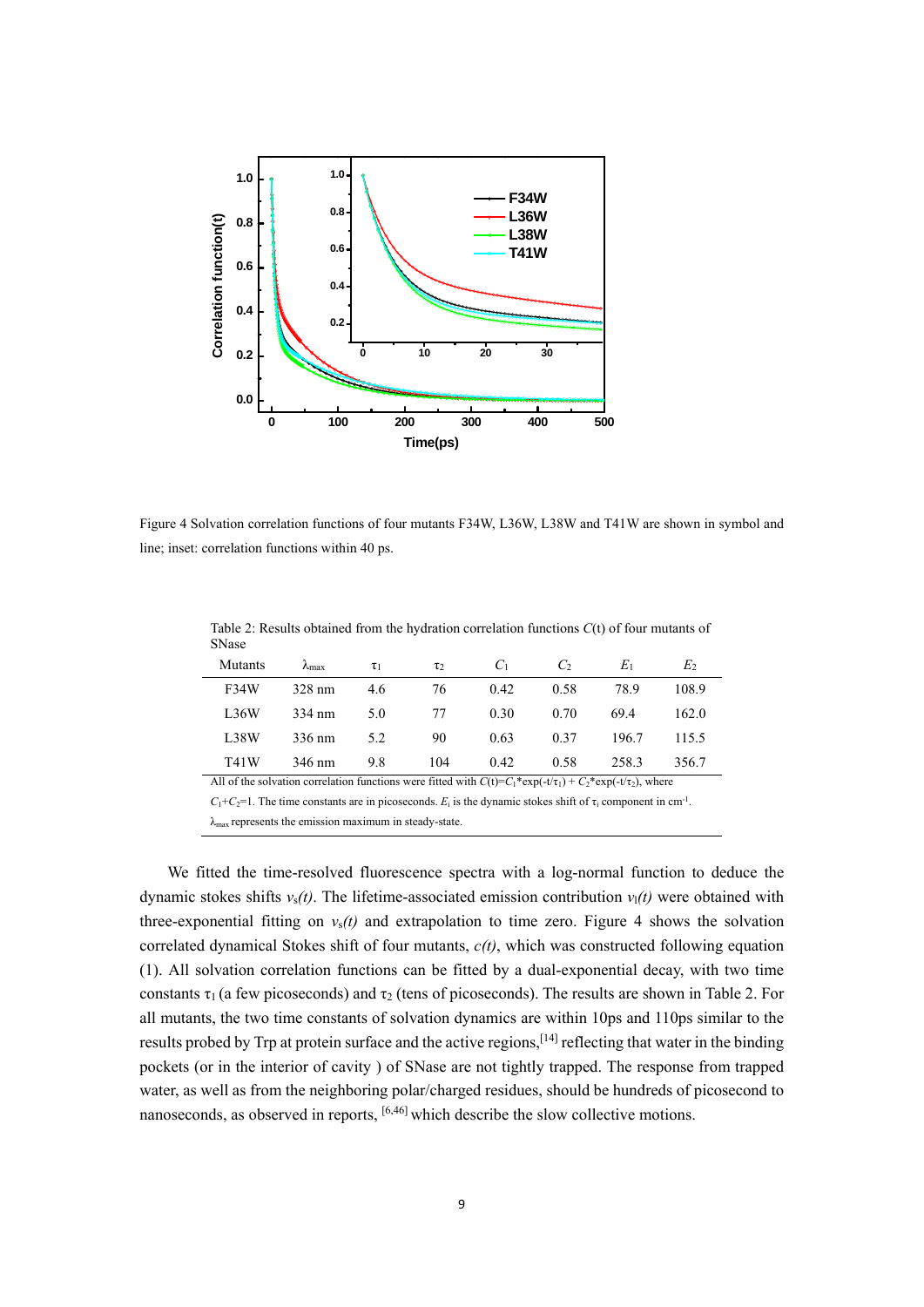

Figure 5: the picosecond-resolved anisotropy of Trp emission, together with fitting, using two-exponential function.

We also studied the picosecond-resolved rotational dynamics of Trp by probing the anisotropy, as shown in Figure 5. We observed that all anisotropy dynamics are biphasic behavior with a fast decay component in hundreds of picoseconds time scale and a slow component in several nanosecond time scale. The nanosecond dynamics from 7.3 ns to 12.6 ns represents the whole protein tumbling motion. The picosecond dynamics from 262 to 404 ps result from the local wobbling motions.<sup>[14]</sup> All of these findings suggest a relatively small local fluctuation. The local structure around Trp probe in the samples does not undergo large conformation changes in our measurements. The conclusion is indeed consistent with the results of the steady-state fluorescence emission maxima.

The time constants of solvation dynamics of the four mutants probed by Trp clearly reflect unique local dynamic properties in the interior of SNase. According to the crystal structure, Trp in F34W is deeply buried in the β-barrel with high hydrophobicity. It observes the fastest time constants of solvation dynamics accompanied with the least corresponding energies relaxation. This indicate that its local environment is in very weak polarity and low solvated so that content of energy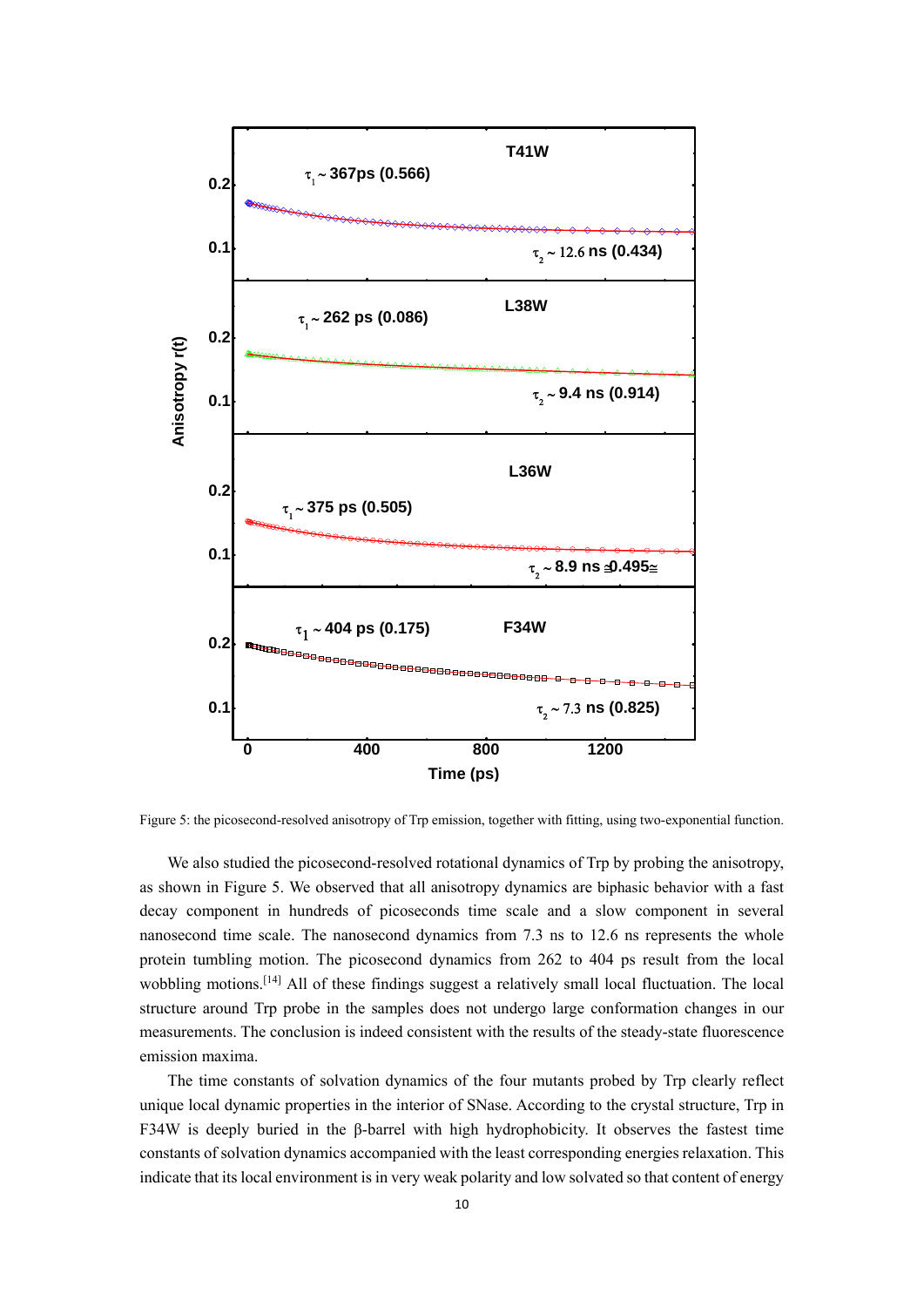relaxation which representing the extent of hydration is small. It is similar to the dynamic properties of the mutants W14, A15W and H12W in Ref. [15] Therefore, the dynamic results of F34W represent typical solvation features of internal hydrophobic region. However, Due to water existing in the hydrophobic cavity of protein,  $[47, 48]$  we cannot thoroughly remove the contribution of solvation relaxation from protein surface and/or the nucleotide binding pocket of SNase. The probable internal water buried in the hydrophobic cavity of SNase [44] may also contribute to the solvation relaxation, but it is supposed to be very weak because of limited amount of water molecules. For L36W, the side-chain of Trp stretches into the  $\beta$ -barrel and is deeply buried below the nucleotide binding pocket. L36W shows quite similar time constants and energies relaxation of solvation dynamics to F34W. The results of F34W and L36W are consistent with their steady-state fluorescence data and similar to the results in Ref.[15], verifying that the inside of hydrophobic core should be of low solvated.

For the nucleotide binding pocket, Trp in L38W lies at the bottom of the pocket, where the Trp probe is mainly surrounded by several hydrophobic and polar residues, such as Leu-37, Thr-113, and Thr-115. L38W has slower time constants but bigger stokes shifts,  $\tau_1$  (5.2 ps) and  $\tau_2$  (90 ps) with  $E_1$  196.7 cm<sup>-1</sup> and  $E_2$  115.5 cm<sup>-1</sup>, than F34W and L36W, as shown in Table 2. The first time constant  $\tau_1$  of L38W is quite similar to that of polymerase mutant S244W in apo state,<sup>[27]</sup> revealing similar local dynamics and polarity of the nucleotide binding pocket for different enzyme. The solvation relaxation of L38W can be mainly assigned to the contribution from the hydrated water in the pocket. The slower time constants reveal moderate polarity at the bottom of the pocket, which confines the local motion of the cavity water. For T41W, the probe is located at the bottom of the  $Ca^{2+}$  binding pocket. This pocket, surrounded by dense of charged and polar residues, including Asp-21, Asp-40, Thr-41 and Glu-43, is responsible for the hydrolysis of the phosphate backbone of DNA and RNA when  $Ca^{2+}$  is in the pocket. The high polarity distribution in this region results in the slowest time constants of solvation relaxation  $\tau_1$  (9.8 ps) and  $\tau_2$  (104 ps) with E<sub>1</sub> 258.3 cm<sup>-1</sup> and E<sub>2</sub> 356.7 cm<sup>-1</sup> as shown in Table 2. The increases in solvation time constants and Stokes shifts relative to F34W, L36W and L38W represent more confined water was detected, including close probing of the containing water in the binding pocket and distant probing of surface water.

The distinct differences in time constants of solvation relaxation between nucleotide binding pocket and  $Ca^{2+}$  binding pocket as well as the hydrophobic core in SNase clearly reveal characteristic dynamic features of different local structures. For a compact hydrophobic core (βbarrel), the biphasic behavior of solvation relaxation are similar to rigid regions, such as binding pockets, and flexible regions, such as loop patches. [16] For the nucleotide binding pocket, [4,49] the residues (Arg-35, Lys-84, Tyr-85 and Arg-87) and the water form hydrogen-bond networks to bind nucleotide at a perfect position. For L38W, the Trp probe detects the local dynamics of the pocket bottom, which is mainly surrounded by the two polar residues Tyr-113 and Tyr-115, and other nonpolar ones like Leu-37. (Tyr-113 and Tyr-115 in nucleotide binding pocket may have π-π interactions with the adenine part of nucleotide to further regulate its binding.) Thus this region is in moderate polarity and solvated. Local water molecules are not confined tightly compared to the  $Ca<sup>2+</sup>$  binding pocket as observed in our results. Due to drastically structural transitions occurring upon Tyr-113 and Tyr-115 in the recognition and binding processes,  $[45]$  the moderate polarity and local dynamics should be crucial for the expelling of water and the binding of adenine part. For the  $Ca^{2+}$  binding pocket, where some functional water molecules buried in it, its high polarity environment forms a relative rigid hydrogen-bond network, including Asp-21, Asp-40, Thr-41, Glu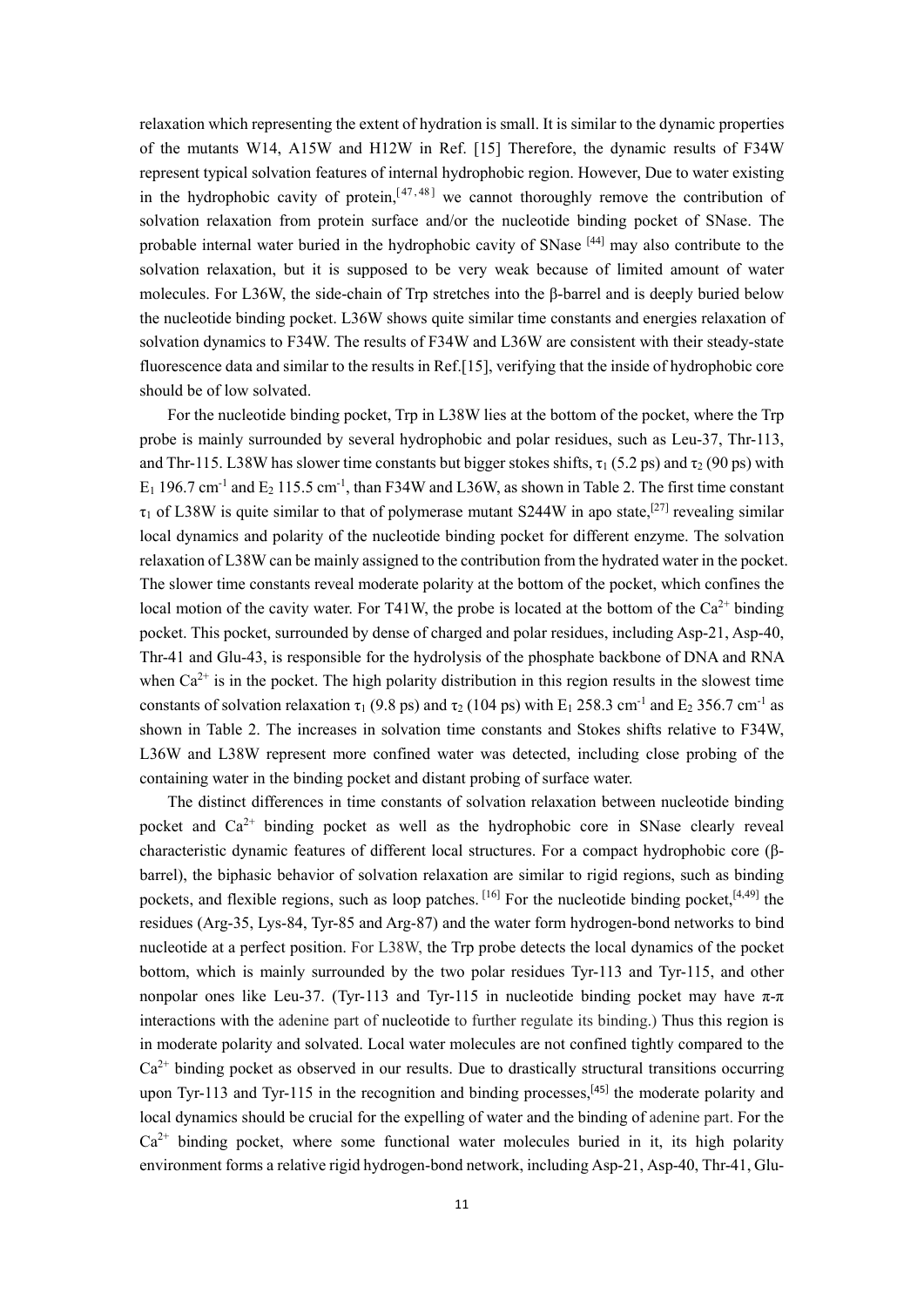43. This rigid hydrogen-bond network is responsible for the hydrolysis of the phosphate backbone of DNA and RNA. Therefore for the  $Ca^{2+}$  binding pocket, high polarity and relatively slow local dynamics at the bottom of this pocket are required to provide accurate and efficient nucleophilic attack.

# **6. Conclusion and outlooks**

The picosecond time-resolved solvation dynamics at internal site and cavities of protein are reviewed here. We discussed the methods for studying the protein dynamics, with external and intrinsic probes. The external probe is versatile but cannot be site-specified. It may induce local environment variation for the detection. The intrinsic probe is feasible for site-specified study and can be used for mapping the whole protein molecule. However, because of the size and hydrophobicity of Trp residue, it may affect the overall protein integrity, which should be carefully handled before further studies. The solvation dynamics in the interior of SNase are successfully characterized using picosecond-resolved emission spectra of Trp as an intrinsic probe. The probes are buried at four internal sites. One is in the β-barrel, two sites close to the bottom of the nucleotide binding pocket, and one at the bottom of the  $Ca^{2+}$  binding pocket. For all selected sites, two robust TRES processes of the intrinsic Trp residue on a few picoseconds and tens of picoseconds have been observed. The initial solvation relaxation in a few picoseconds is the fundamental relaxation of local water-network; the second solvation dynamics in tens of picoseconds represents the subsequent water-network rearrangements, coupled with local protein fluctuations, from a non-equilibrium configuration to an equilibrated state. Trp probes at these sites show distinct differences in solvation time scale and energy relaxation. Solvation relaxation at the bottom of the  $Ca^{2+}$  binding pocket has the slowest dynamic time scales ( $\tau_1 \sim 10$  ps,  $\tau_2 \sim 104$  ps) accompanied with the largest energy changes. Solvation relaxation in the hydrophobic core (β-barrel) shows the fastest ones (τ<sub>1</sub> ~ 5ps, τ<sub>2</sub>)  $\sim$  80 ps) accompanied with the least energy changes. These distinct differences in time scale and energy change of solvation relaxation reflect diverse and characteristic dynamic features of different regions, which closely relate to protein stability and the recognition, binding and hydrolysis of substrates. The method of site-directed mutagenesis combined with ultrafast spectroscopy is a unique way to map and fully understand the fundamental physics in protein.

### **7. Acknowledgement**

The wild type (WT) SNase plasmid was generously provided by Prof. Bertrand Garcia-Moreno (Johns Hopkins University). We are very appreciate Dr. Lijuan Wang (Ohio State University) directing us prepare all the mutants and setup of biological lab. This work supported by the National Key Basic Research Program of China 2013CB921904, 2009CB930504, 2013CB328700; National Natural Science Foundation of China under grant Nos 11074016, 11121091, 10934001, 61177020, 11134001, 10828407.

References

<sup>1</sup> Zheng W M 2014 *Chin. Phys. B* **23** 078705

<sup>2</sup> Murphy K P 2001 *Methods in Molecular Biology* (Vol. 168) (New Jersey: Humana) pp.5-10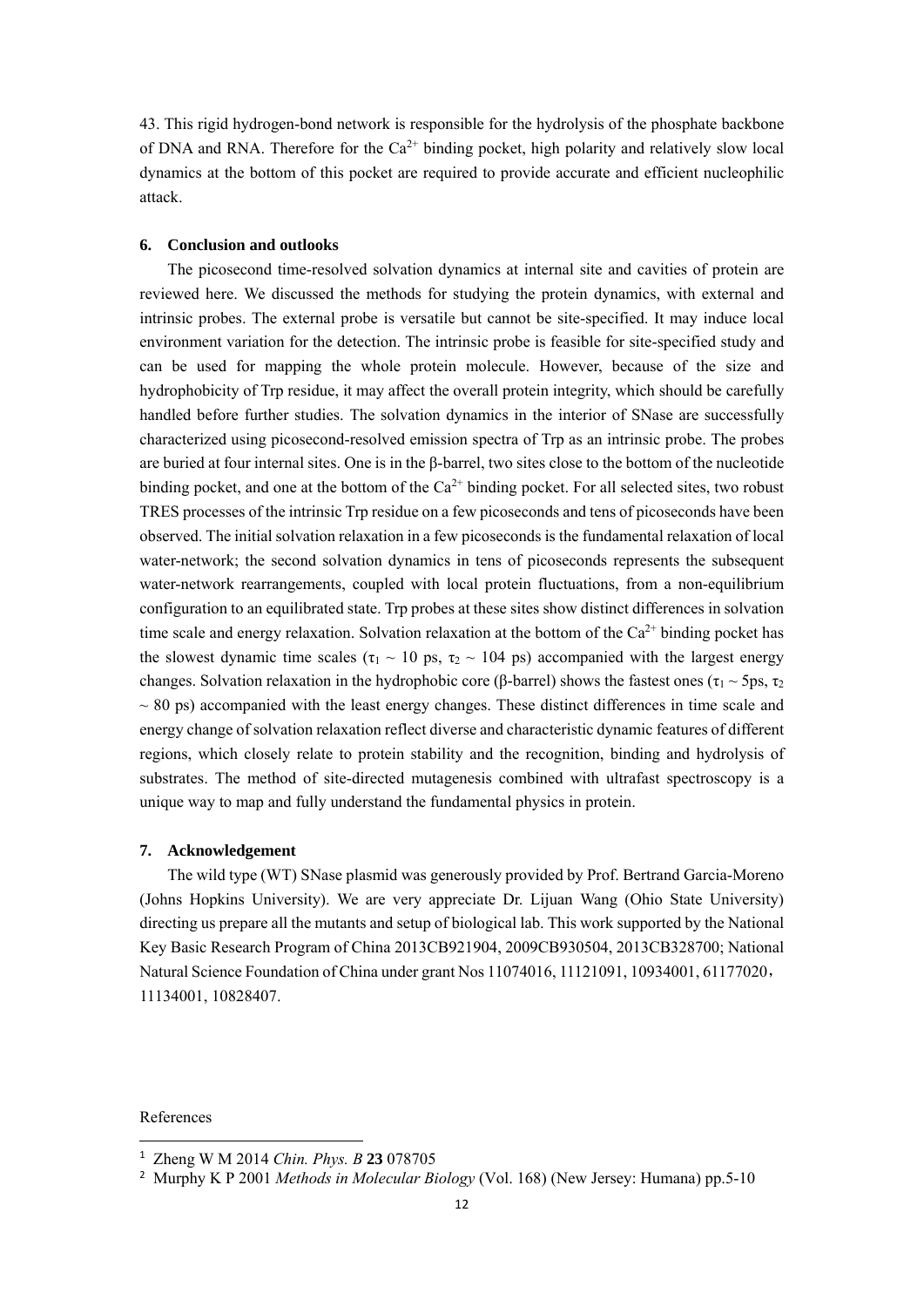- Yu T, Guo X, Zou X W, Sang J P 2014 *Chin. Phys. Lett.* **31** 068701
- Cotton F A, Hazen E E and Legg M J 1979 *Proc. Natl. Acad. Sci. U. S. A.* **76** 2551
- Carter P and Wells J A 1987 *Science* **237** 394
- Chang C W, Guo L, Kao Y-T, Li J, Tan C, Li T, Saxena C, Liu Z, Wang L, Sancar A and Zhong D 2010 *Proc. Natl. Acad. Sci. U. S. A.* **107** 2914

<u> 1989 - Johann Stoff, amerikansk fotballstruktur (d. 1989)</u>

- Zhong D, Pal S K and Zewail A H 2011 *Chem. Phys. Lett.* **503** 1
- Pal S K, Peon J, Bagchi B and Zewail A H 2002 *J. Phys. Chem. B* **106** 12376
- Zhang L, Kao Y-T, Qiu W, Wang L and Zhong D 2006 *J. Phys. Chem. B* **110** 18097
- Lu W, Kim J, Qiu W and Zhong D 2004 *Chem. Phys. Lett.* **388** 120
- Pal S K, Peon J and Zewail A H 2002 *Proc. Natl. Acad. Sci. U. S. A.* **99** 15297
- Jimenez R, Fleming G R, Kumar P V and Maroncelli M 1994 *Nature* **369** 471
- Fenimore P W, Frauenfelder H, McMahon B H and Young R D 2004 *Proc. Natl. Acad. Sci. U. S. A.* **101** 14408
- Qiu W, Kao Y-T, Zhang L, Yang Y, Wang L, Stites W E, Zhong D and Zewail A H 2006 *Proc. Natl. Acad. Sci. U. S. A.* **103** 13979
- Zhang L, Wang L, Kao Y-T, Qiu W, Yang Y, Okobiah O and Zhong D 2007 *Proc. Natl. Acad. Sci. U. S. A.* **104** 18461
- Helms V 2007 *ChemPhysChem* **8** 23
- Billeter M 1995 *Prog. Nucl. Magn. Reson. Spectrosc.* **27** 635
- Burling F T, Weis W I, Flaherty K M and Brunger A T 1996 *Science* **271** 72
- <sup>19</sup> Dwyer J J, Gittis A G, Karp D A, Lattman E E, Spencer D S, Stites W E and García-Moreno E B 2000 *Biophys. J.* **79** 1610
- Takano K, Funahashi J, Yamagata Y, Fujii S and Yutani K 1997 *J. Mol. Biol.* **274** 132
- Damjanović A, García-Moreno B, Lattman E E and García A E 2005 *Proteins: Struct., Funct., Bioinf.* **60** 433
- Goldbeck R A, Pillsbury M L, Jensen R A, Mendoza J L, Nguyen R L, Olson J S, Soman J, Kliger D S and Esquerra R M 2009 *J. Am. Chem. Soc.* **131** 12265
- Grzesiek S, Bax A, Nicholson L K, Yamazaki T, Wingfield P, Stahl S J, Eyermann C J, Torchia D A and Hodge C N 1994 *J. Am. Chem. Soc.* **116** 1581
- Qvist J, Ortega G, Tadeo X, Millet O and Halle B 2012 *J. Phys. Chem. B* **116** 3436
- Denisov V P and Halle B 1995 *J. Mol. Biol.* **245** 698
- Garcia A E and Hummer G 2000 *Proteins* **38** 261
- Qin Y, Yang Y, Zhang L, Fowler J D, Qiu W, Wang L, Suo Z and Zhong D 2013 *J. Phys. Chem. A* **117** 13926
- Onitsuka M, Kamikubo H, Yamazaki Y and Kataoka M 2008 *Proteins: Struct., Funct., Bioinf.* 837
- Zhang H, Huang S, Feng Y, Guo P and Jing G 2005 *Arch. Biochem. Biophys.* **441** 123
- Hirano S, Mihara K i, Yamazaki Y, Kamikubo H, Imamoto Y and Kataoka M 2002 *Proteins: Struct., Funct., Bioinf.* **49** 255
- Yin J and Jing G 2000 *J. Biochem.* **128** 113
- Isom D G, Cannon B R, Castañeda C A, Robinson A and García-Moreno E. B 2008 *Proc. Natl. Acad. Sci. U. S. A.* **105** 17784
- Dadarlat V M and Post C B 2008 *J. Phys. Chem. B* **112** 6159
- Chatfield D C, Szabo A and Brooks B R 1998 *J. Am. Chem. Soc.* **120** 5301
- Maki K, Cheng H, Dolgikh D A, Shastry M C R and Roder H 2004 *J. Mol. Biol.* **338** 383
- Feng Y, Huang S, Zhang W, Zeng Z, Zou X, Zhong L, Peng J and Jing G 2004 *Biochimie* **86**
- Lakowicz J R 2006 *Principles of Fluorescence Spectroscopy* (3rd edn.) (New York: Springer) pp: 63-65
- Petrich J W, Longworth J W and Fleming G R 1987 *Biochemistry* **26** 2711
- Beechem J M and Brand L 1985 *Annu. Rev. Biochem* **54** 43
- Kelly S M, Jess T J and Price N C 2005 *Biochim. Biophys. Acta* **1751** 119
- Karp D A, Gittis A G, Stahley M R, Fitch C A, Stites W E and Garcia-Moreno E B 2007 *Biophys. J.* **92** 2041
- Li Y and Jing G 2000 *J. Biochem.* **128** 739